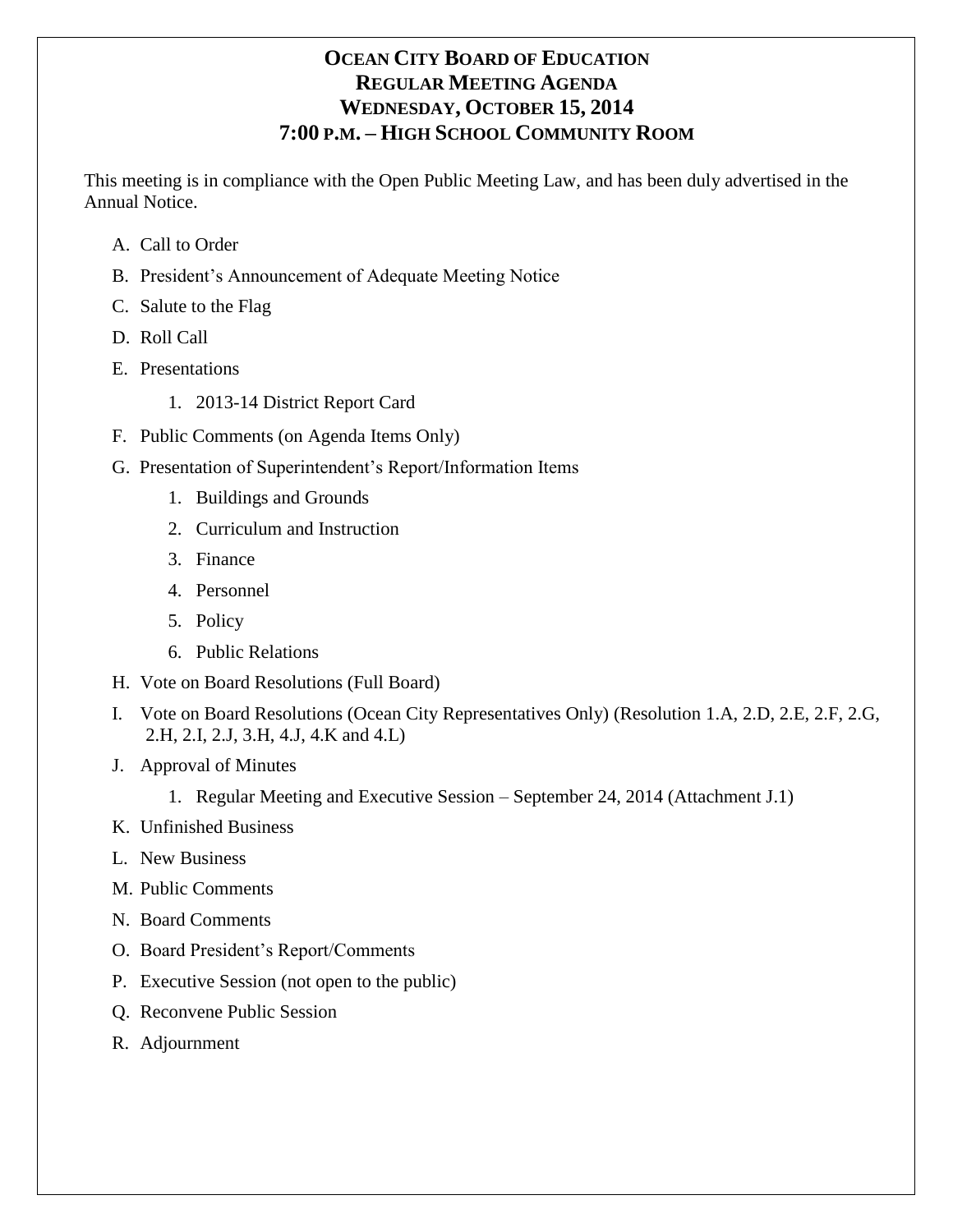#### **OFFICE OF THE**

#### **SUPERINTENDENT OF SCHOOLS**

**TO:** Ocean City Board of Education

## **FROM: Dr. Kathleen Taylor, Superintendent of Schools**

**RE:** October 15, 2014 Regular Board Meeting

**MOTION:** Based on the recommendation of the Superintendent of Schools, the following resolutions are presented for formal approval by the Board of Education.

#### **1. Buildings and Grounds**

A. Use of Facilities **(Ocean City Representatives Only)** The Board approves the following requests for the use of the High School and Primary School:

|  | <b>High School</b> |                                                                    |
|--|--------------------|--------------------------------------------------------------------|
|  | Requested By:      | <b>Shiloh Baptist Church</b>                                       |
|  | Use:               | <b>Cooking for Block Party</b>                                     |
|  | Date/Times:        | October 10, 2014 (Fri), 5:00PM-10:00PM                             |
|  | Rooms:             | Kitchen                                                            |
|  | Fee:               | \$150.00                                                           |
|  | Requested By:      | Ocean City Junior Wrestling Club                                   |
|  | Use:               | <b>Wrestling Practice</b>                                          |
|  | Dates/Times:       | November 10, 2014 – March 5, 2015 (Mon-Thurs), 6:00PM-8:00PM       |
|  | Rooms:             | <b>Wrestling Room</b>                                              |
|  | Fee:               | No charge                                                          |
|  |                    |                                                                    |
|  | Requested By:      | MAC/City of OC/Ocean City Police Department                        |
|  | Use:               | Friday with Friends                                                |
|  | Date/Times:        | December 5, 2014 (Fri), 7:00PM-10:00PM                             |
|  | Rooms:             | Main Gym and Auxiliary Gym                                         |
|  | Fee:               | No charge                                                          |
|  | Requested By:      | <b>First Night Ocean City</b>                                      |
|  | Use:               | New Year's Celebration                                             |
|  | Date/Times:        | December 31, 2014 (Wed), 2:00PM-Midnight                           |
|  | Rooms:             | Community Room, Auditorium, Main Gym, Auxiliary Gym, Cafeteria and |
|  |                    | Kitchen                                                            |
|  | Fee:               | No charge                                                          |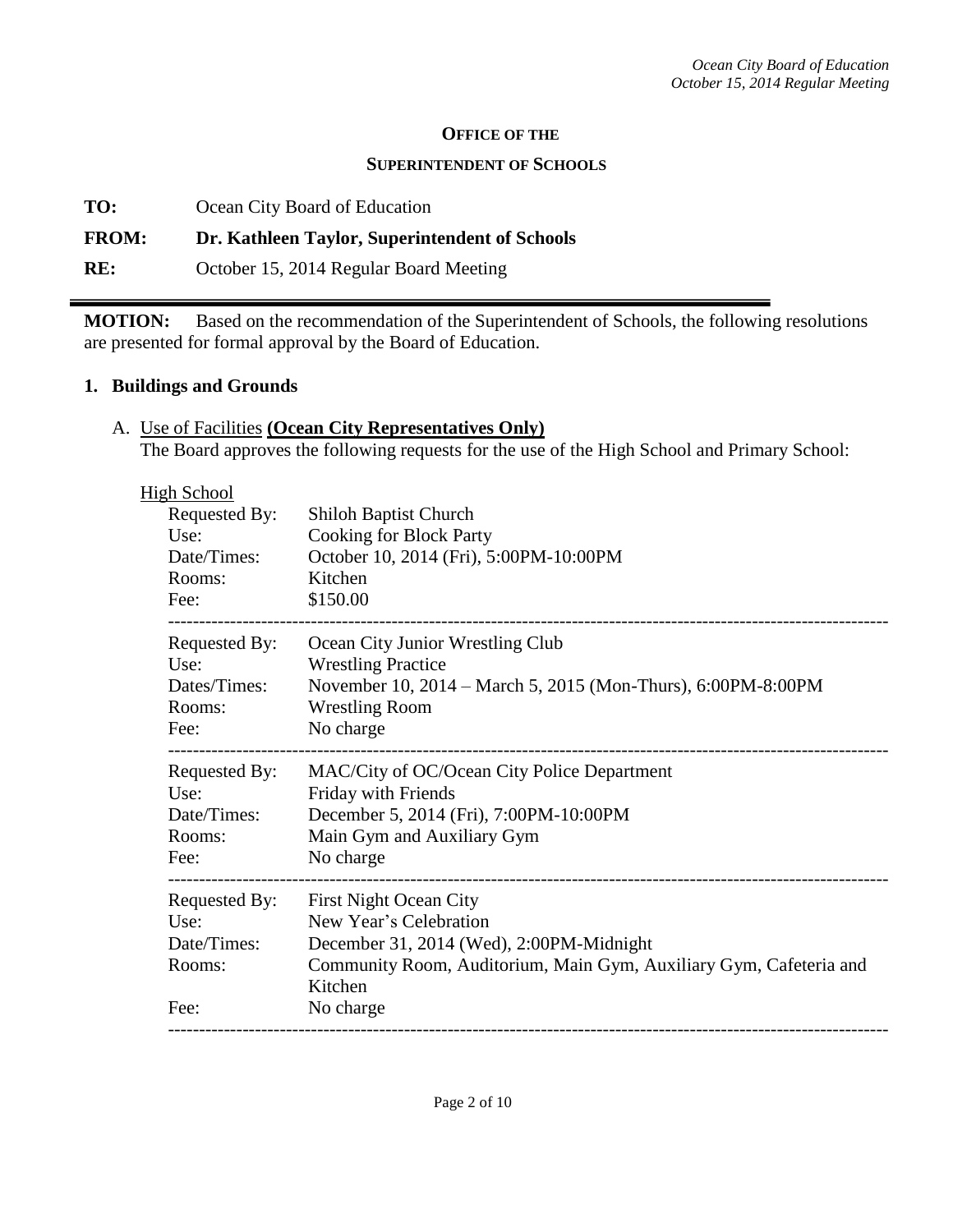| Requested By: | <b>Starstruck Dance Academy</b>                |
|---------------|------------------------------------------------|
| Use:          | Dance Recital                                  |
| Dates/Times:  | June 12, 2015 (Fri), 2:00PM-10:00PM, Rehearsal |
|               | June 13, 2015 (Sat), 11:00AM-7:00PM, Event     |
| Rooms:        | Classrooms F105, F107 and Auditorium           |
| Fee:          | \$2,846.00                                     |

# Primary School

| Requested By: | <b>First Night Ocean City</b>             |
|---------------|-------------------------------------------|
| Use:          | New Year's Celebration                    |
| Dates/Times:  | December 31, 2014 (Wed), 2:00PM-11:00PM   |
| Rooms:        | Multi-Purpose Room, Cafeteria and Kitchen |
| Fee:          | No charge                                 |

## Informational Items

#### Fire Drills

| Ocean City High School                            | September 24, 2014 |
|---------------------------------------------------|--------------------|
| Ocean City Intermediate School September 10, 2014 |                    |
| Ocean City Primary School                         | September 9, 2014  |

#### **Security Drills**

| Ocean City High School                            | September 15, 2014 |
|---------------------------------------------------|--------------------|
| Ocean City Intermediate School September 18, 2014 |                    |
| <b>Ocean City Primary School</b>                  | September 17, 2014 |

# School Bus Emergency Evacuation Drills (Attachment)

| Ocean City High School                         | October 7, 2014 |
|------------------------------------------------|-----------------|
| Ocean City Intermediate School October 1, 2014 |                 |
| Ocean City Primary School                      | October 1, 2014 |

- Discussion
- Buildings and Grounds Committee Report Mr. Oves, Chairperson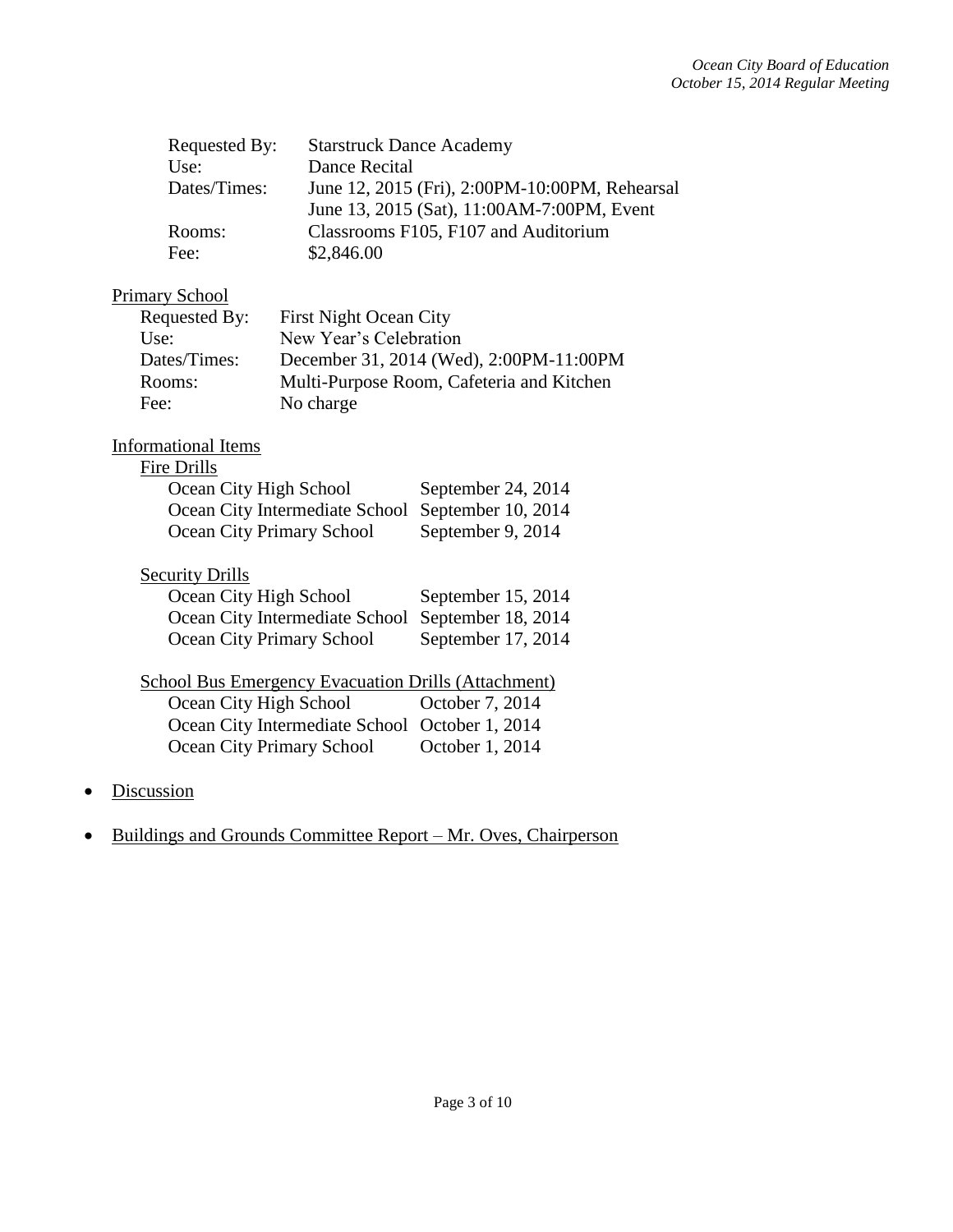## **2. Curriculum and Instruction**

A. Out of District Placements

The Board approves the following out-of-district placements for the 2014-15 school year:

|                            | Number       | School     | Tuition  |
|----------------------------|--------------|------------|----------|
| Placement                  | of Students  | District   | Cost     |
| <b>COMPACT</b>             |              | $\Omega$   | \$16,700 |
| <b>CMCSSSD</b>             |              | I IT       | \$51,750 |
| Lower Cape May Regional HS | $1+1:1$ aide | <b>IIT</b> | \$70,228 |

- B. High School Field Trip Request (Attachment #2.B) The Board approves the attached High School Field Trip list.
- C. G.A.T.E. Program Handbook

The Board adopts the School District's Gifted and Talented Education – G.A.T.E. Program Handbook.

- D. Intermediate School Grant Application Submissions **(Ocean City Representatives Only)** The Board authorizes the Intermediate School's submission of two (2) grant applications to the Energy for the Arts Grants as follows. One grant would allow the Intermediate School Bank Program to purchase music and instrument lockers. The other grant would give the Intermediate Chorus the opportunity to perform at a Choral Festival in the surrounding area.
- E. Intermediate School Field Trip Request (Attachment #2.E) **(Ocean City Representatives Only)** The Board approves the attached Intermediate School Field Trip list.
- F. Research Project by Staff Member **(Ocean City Representatives Only)** The Board approves a Primary School graduate program research project that will involve making video tapes of a teacher teaching lessons in order to improve the teacher's practice. This request is being made in accordance with Board Policy #3245, Research Projects by Staff Members.
- G. Ease Program and Title I Parent Meetings **(Ocean City Representatives Only)** The Board approves the EASE Program for the Title I students in grades K-3. The Program will run from mid-October to April 2, 2015. The cost of the Program is for 6 teachers @ \$30/hour, not to exceed a total of \$17,820. All expenses will be paid for with Title I funding.
- H. Primary School Field Trip Request (Attachment #2.H) **(Ocean City Representatives Only)** The Board approves the attached Primary School Field Trip list.
- I. After-School Theatre Camp **(Ocean City Representatives Only)** The Board approves an after-school Theatre Camp for grades 2-3-4-5, each grade is one week. Additionally, the Board approves one to two (depending on enrollment) site monitors for the Theatre Camp for 5-7 hours per week @ a rate of \$30/hr, for a total not to exceed \$1,680.00. The Theatre Camp is being funded by the Sea Isle City School District and the Site Monitors are being funded by Ocean City School District.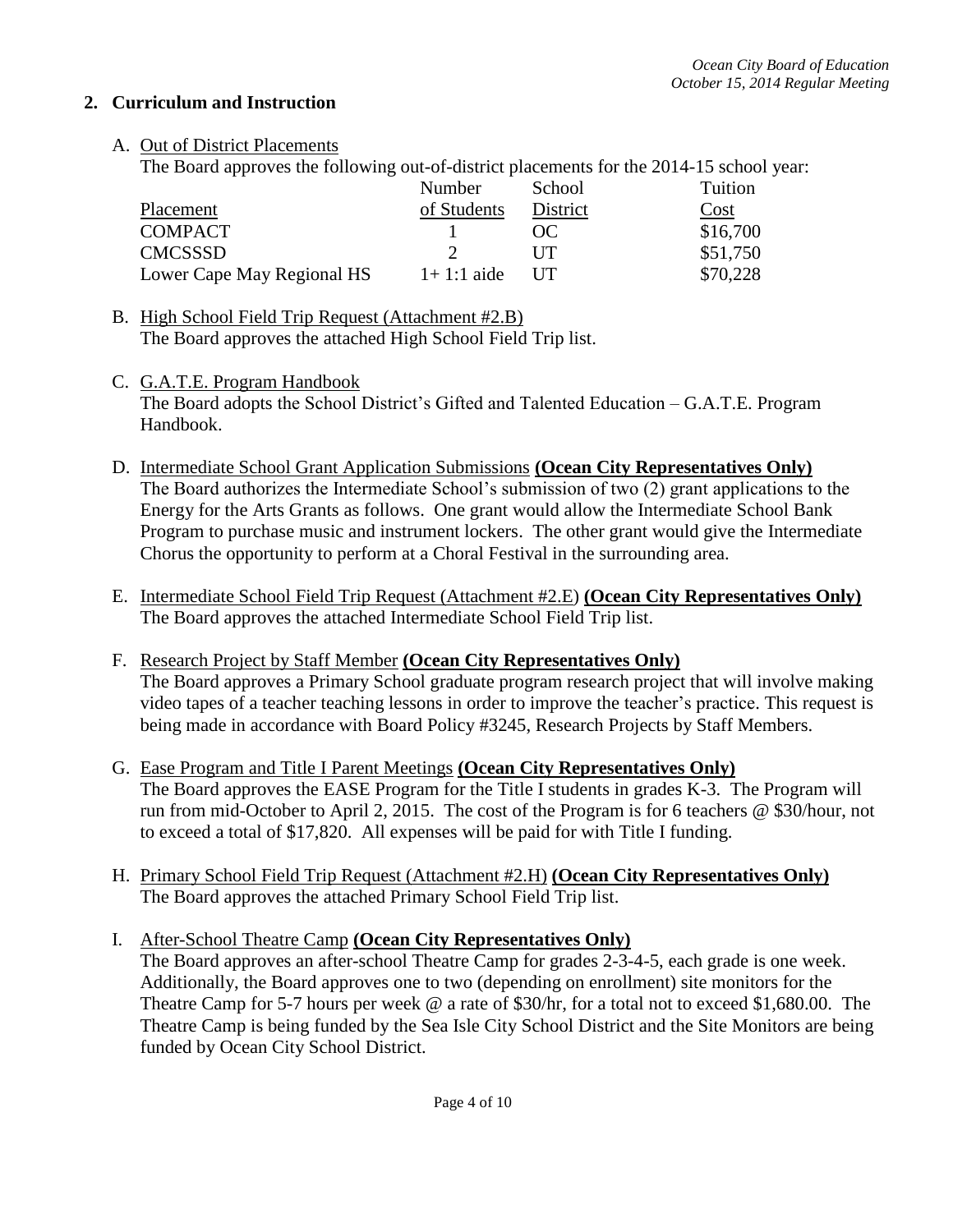J. Harassment, Intimidation, and Bullying (HIB) Case Finding (Attachment #2.J) **(Ocean City Representatives Only)**

The Board adopts and approves the attached Harassment, Intimidation and Bullying (HIB) Case Finding as reported.

- Discussion
- Curriculum and Student Affairs Committee Report Mrs. Prettyman, Chairperson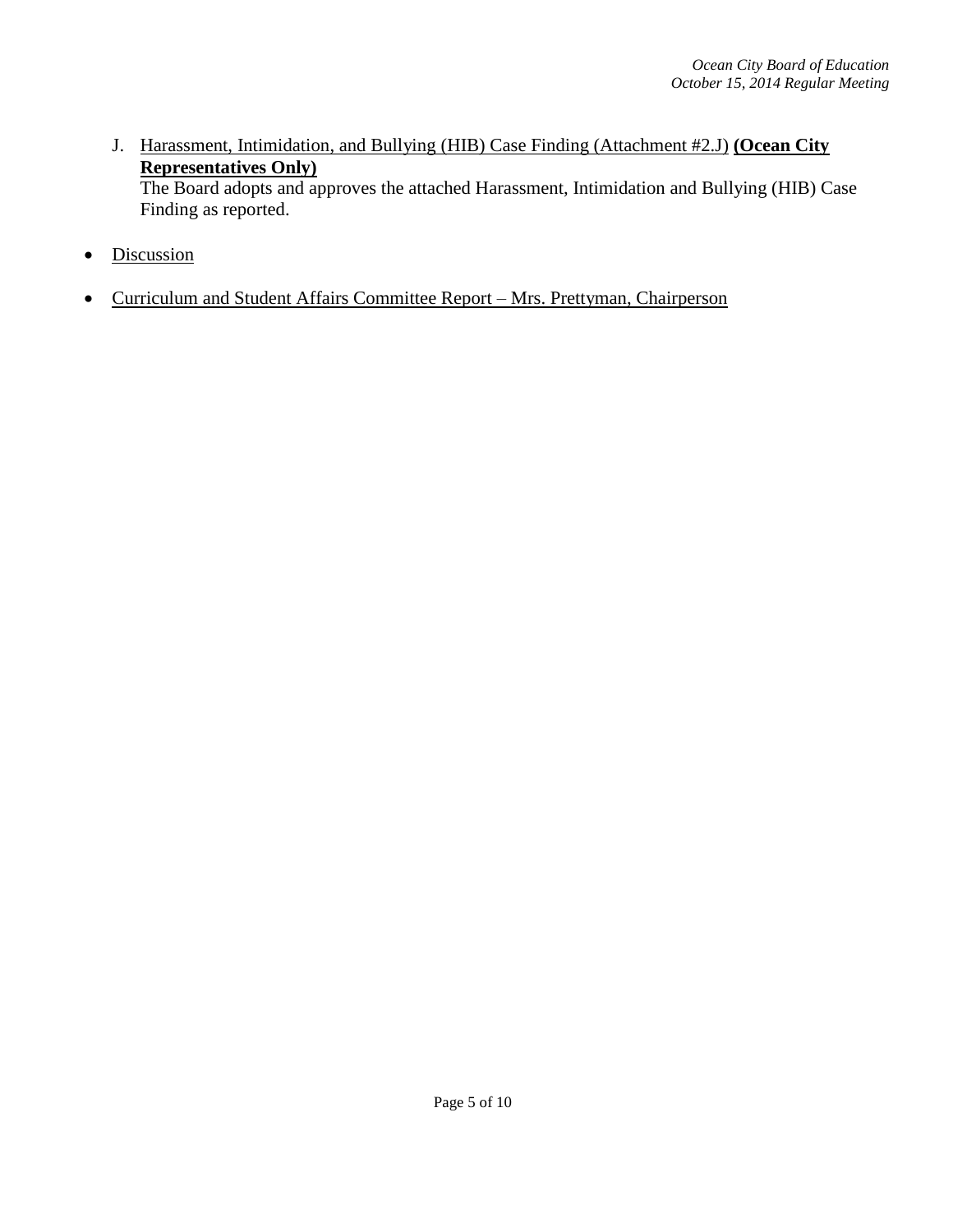# **3. Finance**

- A. Bill List (Attachment #3.A) The Board approves payment of bills for October 2014 in the amount of \$2,160,748.55.
- B. Travel & Expense Reimbursement (Attachment #3.B) The Board approves the October 2014 list of Board of Education Members and School District Staff travel and related expense reimbursements.
- C. Comprehensive Maintenance Plan and Form M-1 (Attachment #3.C) The Board approves the 2014-15 Comprehensive Maintenance Plan and the annual Maintenance Budget Amount Worksheet (Form M-1) and authorizes the School Business Administrator to file the plan and worksheet with the County Office per N.J.A.C. 6A:26A.
- D. Joint Transportation Agreement

The Board approves the 2014-2015 Joint Transportation Agreement with the Upper Township Board of Education. Ocean City (host) will transport one Upper Township (joiner) student, along with one Ocean City student, to Cape May County Technical High School on Route No. CMCTECH starting September 3, 2014 to June 30, 2015, at a joiner cost of \$1,800.

E. Quoted Transportation Contract

The Board approves the 2014-15 quoted transportation contract with Senior Transportation for transportation of two Ocean City resident students from Pleasantville to the Intermediate School in the amount of \$175 per diem beginning October 1, 2014 to on or before March 17, 2015 on Route No. PVLOCIS.

- F. Homebound Instruction Services Contract\* The Board approves Daytop Village of NJ to provide homebound instruction services, on an as needed basis for the 2014-15 school year, at the rate of \$120.00 per day.
- G. Donation

The Board accepts a donation in the amount of \$1,000 from the Ocean City High School PTA in order to subsidize the cost of CPR/AED Certification cards for all employees in the High School building.

- H. Donation **(Ocean City Representatives Only)** The Board accepts a donation of \$642.31 from the Ocean City PTA to purchase 3 book bins for the Ocean City Primary School.
- Discussion

\*This professional service appointment is recommended for approval as an authorized exception to the Public School Contracts Law (N.J.A.C. 6:20-8.1 through 6:20-8.7 and N.J.S.A. 18A: 18A-1, et seq.) competitive bidding requirements.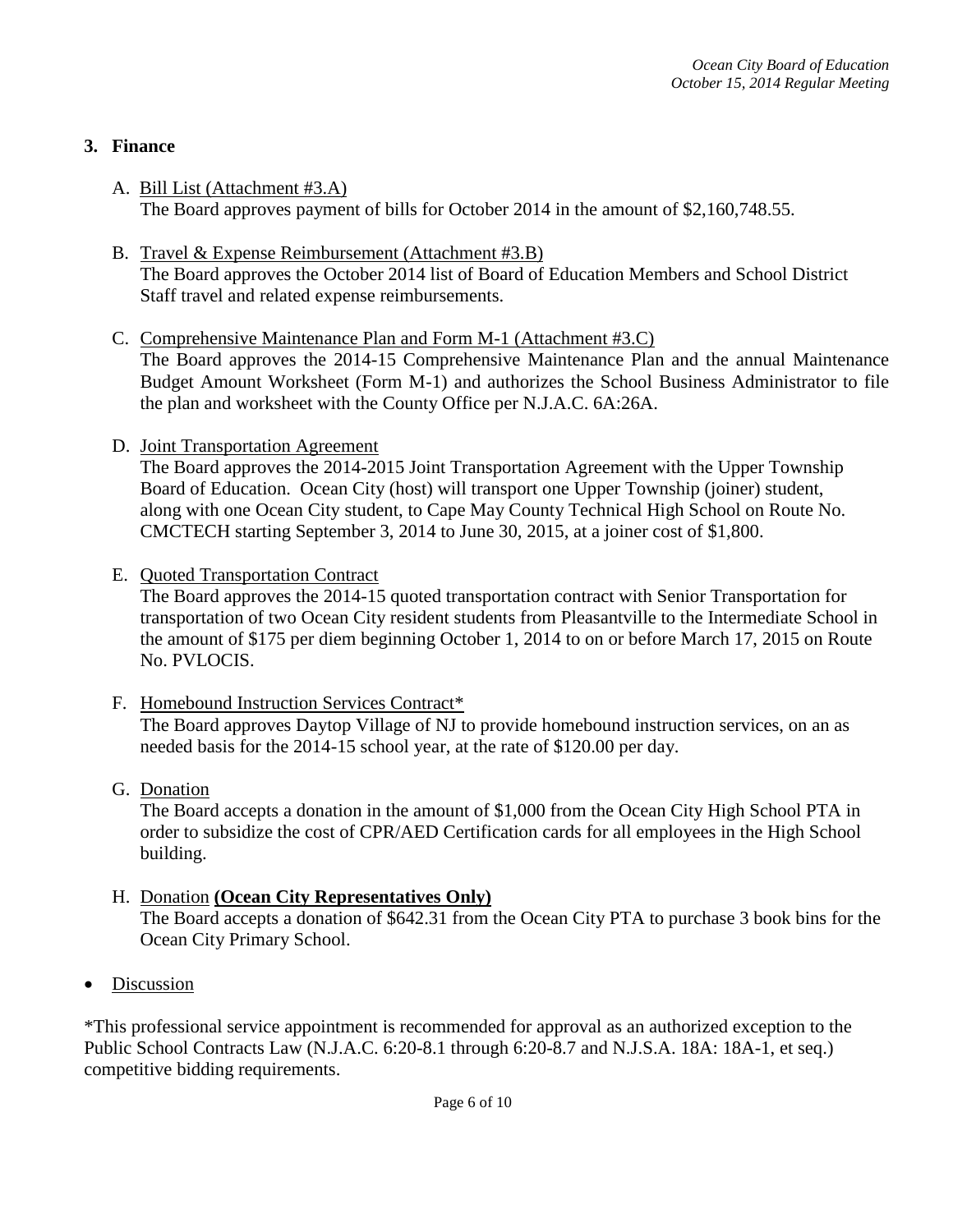- **4. Personnel** (All motions are upon Superintendent's recommendation:)
	- A. Collective Negotiation Agreement (Attachment #4.A) roll call vote The Board accepts the attached Ocean City Education Association Collective Negotiation Agreement and authorizes the signatures on behalf of the Board.
	- B. Substitutes (Attachment #4.B) roll call vote The Board approves the attached criminal history approved/HIB trained substitutes for the 2014-15 school year.
	- C. High School Extension Program Teacher and Stipend roll call vote The Board approves Robert Citta, High School Extension Program Teacher of Science for the 2014-15 school year, at a stipend of \$30 per hour, not to exceed 2.25 hours per week.
	- D. New Employment Interim School Business Administrator/Board Secretary (Attachment #4.D) roll call vote

The Board ratifies the employment of Mark Ritter, Interim School Business Administrator/Board Secretary, effective October 7, 2014 through on or before June 30, 2015, at \$450 per diem for 3-5 days per week on an as needed basis, with an additional \$75.00 per hour for evening meetings other than regular School Board meetings.

- E. Resolution Appointing Mark Ritter, Interim Business Administrator, as the Qualified Purchasing Agent (Attachment #3.E) – roll call vote The Board approves the resolution appointing Mark Ritter, Interim Business Administrator, as the Ocean City Board of Education Qualified Purchasing Agent October 7, 2014 through on or before June 30, 2015 in accordance with the provisions of N.J.S.A. 18A-1 et. seq.
- F. Revised Leave of Absence District Certificated Staff (Attachment #4.F) roll call vote The Board approves employee #0906, a revised paid leave of absence, effective September 2, 2014 through January 2, 2015, with an expected return date of January 5, 2015.
- G. Revised Leave of Absence High School Supportive Staff (Attachment #4.G) roll call vote The Board approves employee #2100, a revised unpaid FMLA leave of absence, effective,  $\frac{1}{2}$  day on August 28, 2014 through September 26, 2014, and an unpaid leave of absence, effective September 29, 2014 through November 14, 2014.
- H. Leaves of Absence High School Certificated Staff (Attachment #4.H) roll call vote The Board approves the following High School Certificated Staff leaves of absence: Employee #0512, a paid leave of absence, effective September 4, 2014 and September 5, 2014.

Employee #2499, a paid leave of absence, effective December 22, 2014 through March 6, 2015, and an unpaid FMLA/NJFLA leave of absence, effective March 9, 2015 through June 5, 2015, along with an unpaid leave of absence effective June 8, 2015 through June 30, 2015.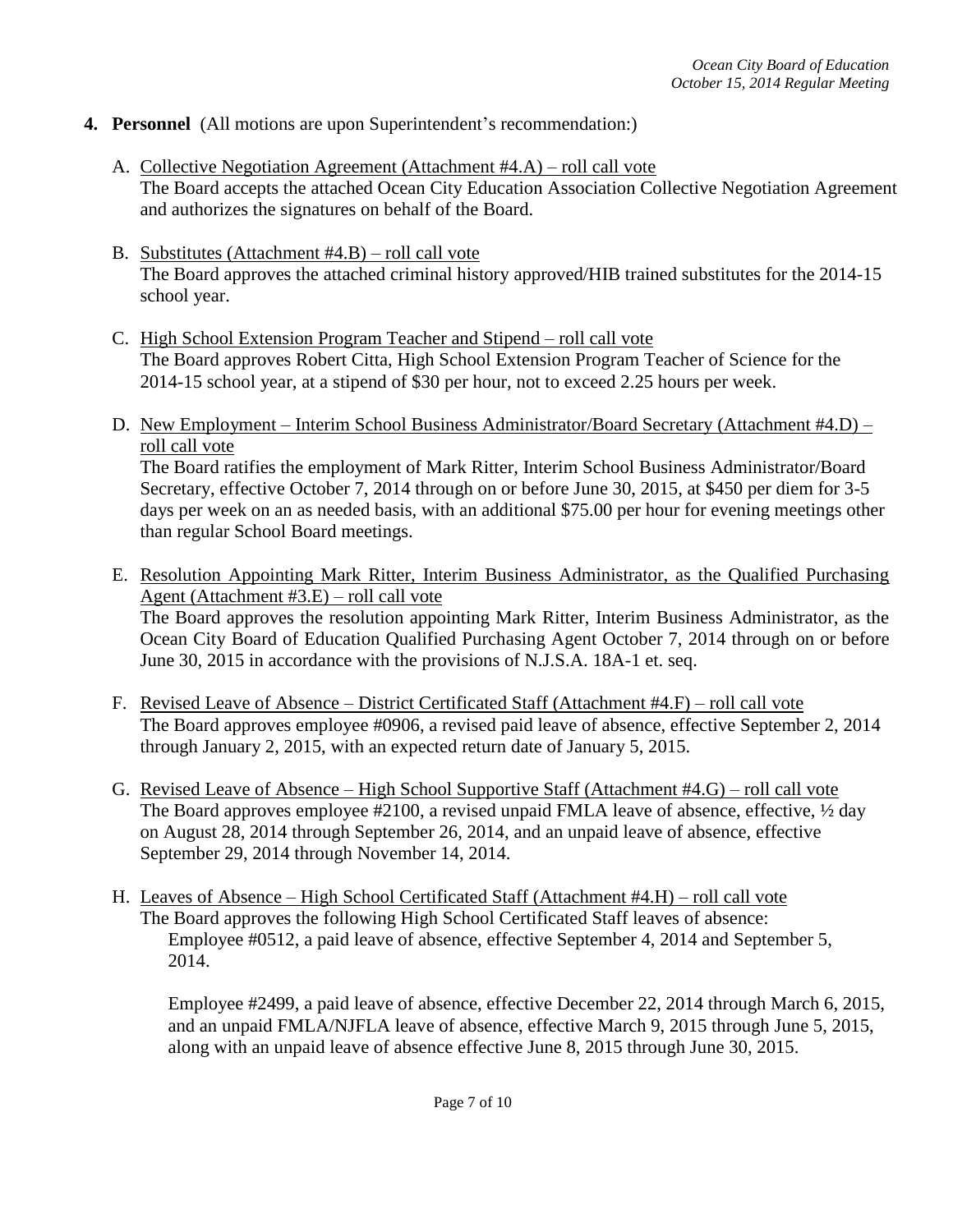- I. Short-Term Leave Replacement High School Certificated Staff roll call vote The Board approves Maureen Popp, High School short-term leave replacement Teacher of Family and Consumer Science, effective November 3, 2014 through December 12, 2014, at \$160 per diem.
- J. Revised Certificated Staff Resignation roll call vote **(Ocean City Representatives Only)** The Board approves the revised resignation date for Kendra Allegretto, English as a Second Language teacher from October 24, 2014 to on or before November 21, 2014.
- K. Primary School Co-Curricular Sponsors and Stipends roll call vote **(Ocean City Representatives Only)**

The Board approves the following Primary School newspaper sponsors for the 2014-15 school year: Randall Howell, co-sponsor, ½ of tier 1, \$899 Mary Frances Riley, co-sponsor, <sup>1</sup>/<sub>2</sub> of tier 1, \$899

L. Primary School EASE Program Teachers and Stipends (Attachment #4.L) – roll call vote **(Ocean City Representatives Only)**

The Board approves the attached Primary School EASE Program teachers at a stipend of \$30 per hour. Program is funded by Title 1 – No Child Left Behind (NCLB), total program not to exceed \$17,820.

- Discussion
- Negotiations Committee Report Mr. Bauer, Chairperson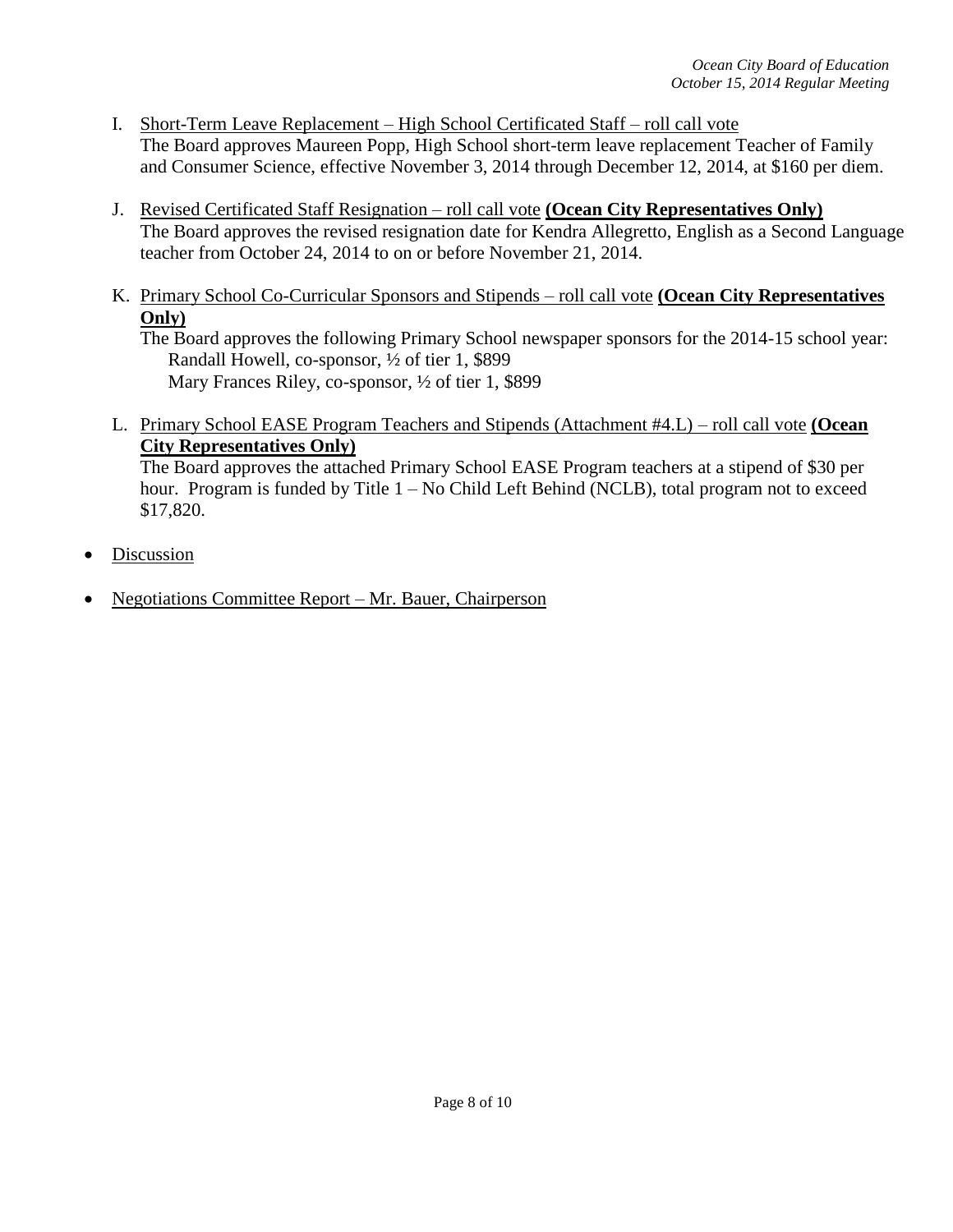# **5. Policy**

A. Policies – 1st Reading (Attachment #5.A)

The Board approves the following replacements, additions and or deletions to the Board Policy and/or Regulation Manuals.

- 1. New Policies
	- a. 5339 Screening for Dyslexia (M)
	- b. 5756 Transgender Students
- 2. Revised Policies

| a. 5200 | Attendance (M) |
|---------|----------------|
|         |                |

- b. 5305 Health Services Personnel
- c. 5308 Student Health Records (M)
- d. 5310 Health Services
- 3. Revised Regulation
	- R 5200 Attendance (M)

### B. QSAC Statement of Assurance (Attachment #5.B)

The Board approves the accuracy and submission of the attached New Jersey Quality Single Accountability Continuum (QSAC) Statement of Assurance (SOA) for the 2014-15 school year for the following categories to the New Jersey Department of Education:

- 1. Instruction and Program 100%
- 2. Fiscal Management 100%
- 3. Governance 100%
- 4. Operations 100%
- 5. Personnel 100%
- Discussion
- Policy Committee Report Mrs. McAlister, Chairperson